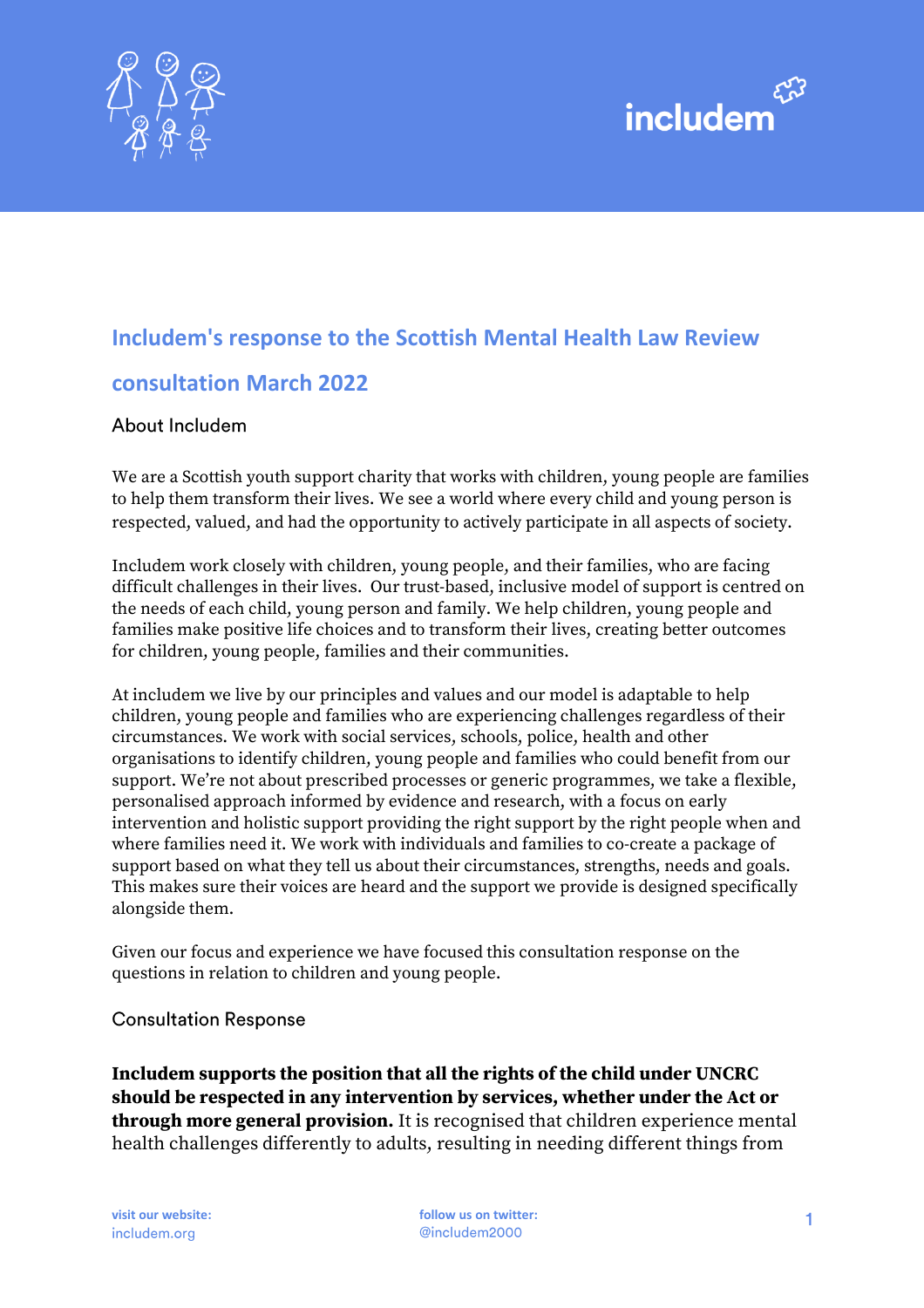services. This includes how their experience of poor mental health is understood $^{\rm 1}.$ This often results in barriers to them accessing the right care at the right time.

**Includem support the view that Article 12 of the UNCRC, the right to be heard and for due weight to be given to these views, is fundamental to accessing all other rights.** As stated in the United Nations Committee on the Rights of the Child's General Comment No. 12 (2009) The right of the child to be heard, *"Article 12 is connected to all other articles of the Convention, which cannot be fully implemented if the child is not respected as a subject with her or his own views on the rights enshrined in the respective articles and their implementation."<sup>2</sup>*

**Includem would therefore like this to be strengthened throughout the legislation and any subsequent practice guidance to ensure that children and young people experiencing poor mental health are afforded the space and mechanisms to be able to express a view in relation to their care and for this view to be given due weight, particularly in relation to any administrative proceedings under the Act.** 

At times the tone of the consultation document implies that the child's capacity to be involved in decision making may be affected, limited, or even negated by their presentation at the time. Includem would again point to the General Comment No. 12 (2009) which states that, *"States parties should presume that a child has the capacity to form her or his own views and recognize that she or he has the right to express them; it is not up to the child to first prove her or his capacity." "States parties are also under the obligation to ensure the implementation of this right for children experiencing difficulties in making their views heard. For instance, children with disabilities should be equipped with, and enabled to use, any mode of communication necessary to facilitate the expression of their views."* This is particularly important where a child's liberty may be restricted under the Act. *"States parties must undertake all necessary measures to ensure that the right to be heard is exercised ensuring full protection of the child."*

#### **Rights to support**

We are in support of the proposed statutory duty to ensure the highest attainable standard of mental health and welcome the commitment of the review to develop the recommendations about minimum obligations for economic, social and cultural rights as well as education rights. **We strongly encourage the Review to work directly with children and young people with expertise by experience to develop** 

<sup>1</sup> Khoury, E. (2020) 'Narrative Matters: Mental health recovery considerations when working with youth'. *Child and Adolescent Mental Health*, 25(4), pp 273-276

<sup>2</sup> United Nations Committee on the Rights of the Child (2009) *General Comment 12 (2009): The right of the child to be heard*. Available from [https://www2.ohchr.org/english/bodies/crc/docs/advanceversions/crc-c-gc-](https://www2.ohchr.org/english/bodies/crc/docs/advanceversions/crc-c-gc-12.pdf)[12.pdf](https://www2.ohchr.org/english/bodies/crc/docs/advanceversions/crc-c-gc-12.pdf)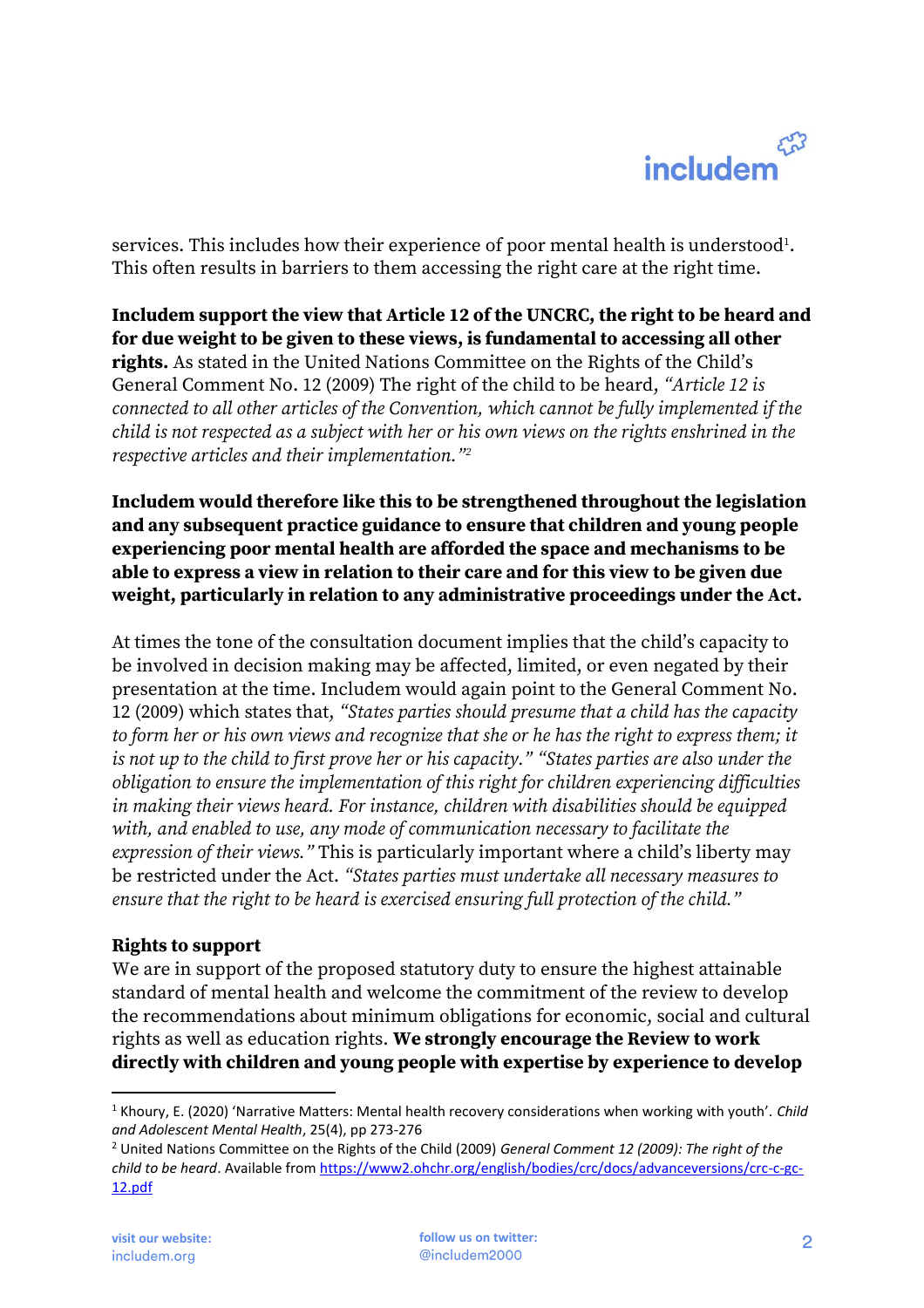**these.** This is particularly important for those young people who also have expertise by experience of poverty given the established links between poverty, trauma and referral to CAMHS.<sup>3</sup>

Our experience of supporting children and young people with mental health challenges is that they frequently do not receive the services they need to recover. This is particularly important given:

- Around half of mental health problems start before 15 years of age and 75% before 18.
- Nine out of ten children who have been abused or neglected at a young age will develop a mental health problem by the age of 18.
- 10% of children and young people in the general population have a clinically diagnosable mental problem
- Almost half of care experienced children and young people meet the criteria for a psychiatric disorder, rising to 75% for those in residential homes.
- 65% of young people who have a mental health need are not currently receiving any statutory service support.
- Despite this CAMHS make up less the 1% of the NHS budget.<sup>4</sup>

For the children and young people includem have supported to leave inpatient care, all of them were on the waiting list for CAMHS support and their need and risk had escalated to the point of crisis while waiting. They felt that there was no review of their priority despite increasing concerns. This is in keeping with the findings of Audit Scotland which concluded that "children and young people are not getting appropriate mental health care and treatment until they reach crisis point"<sup>5</sup> .

We welcome the commitment to extend the duties on health boards to provide 'such services and accommodation as are sufficient for the particular needs of [a] child or young person' to beyond inpatient services.

We advocate for this being more than formal community-based mental health services. Our experience of supporting children and young people in acute emotional and mental distress is that clinical settings do not always work for children and young people, particularly those who have experienced trauma. Research has shown that children and young people who have experienced multiple and frequent traumas involving a trusted caregiver or significant other, have consistently been associated with greater symptom severity across various mental health outcomes, including depression, anxiety, posttraumatic stress, and

<sup>3</sup> Nourbakhsh, A., Joshi, K., & Yorston, B. (2021). An audit looking at the impact of poverty on referrals to child and adolescent mental health services. *BJPsych Open, 7*(S1), S338-S338. doi:10.1192/bjo.2021.886

<sup>&</sup>lt;sup>4</sup> [Care experienced children and young people's mental health | Iriss](https://www.iriss.org.uk/resources/esss-outlines/care-experienced-children-and-young-peoples-mental-health)

<sup>5</sup> [Audit Scotland, Children and Young People's Mental Health, 2018](https://www.audit-scotland.gov.uk/uploads/docs/report/2018/nr_180913_mental_health.pdf)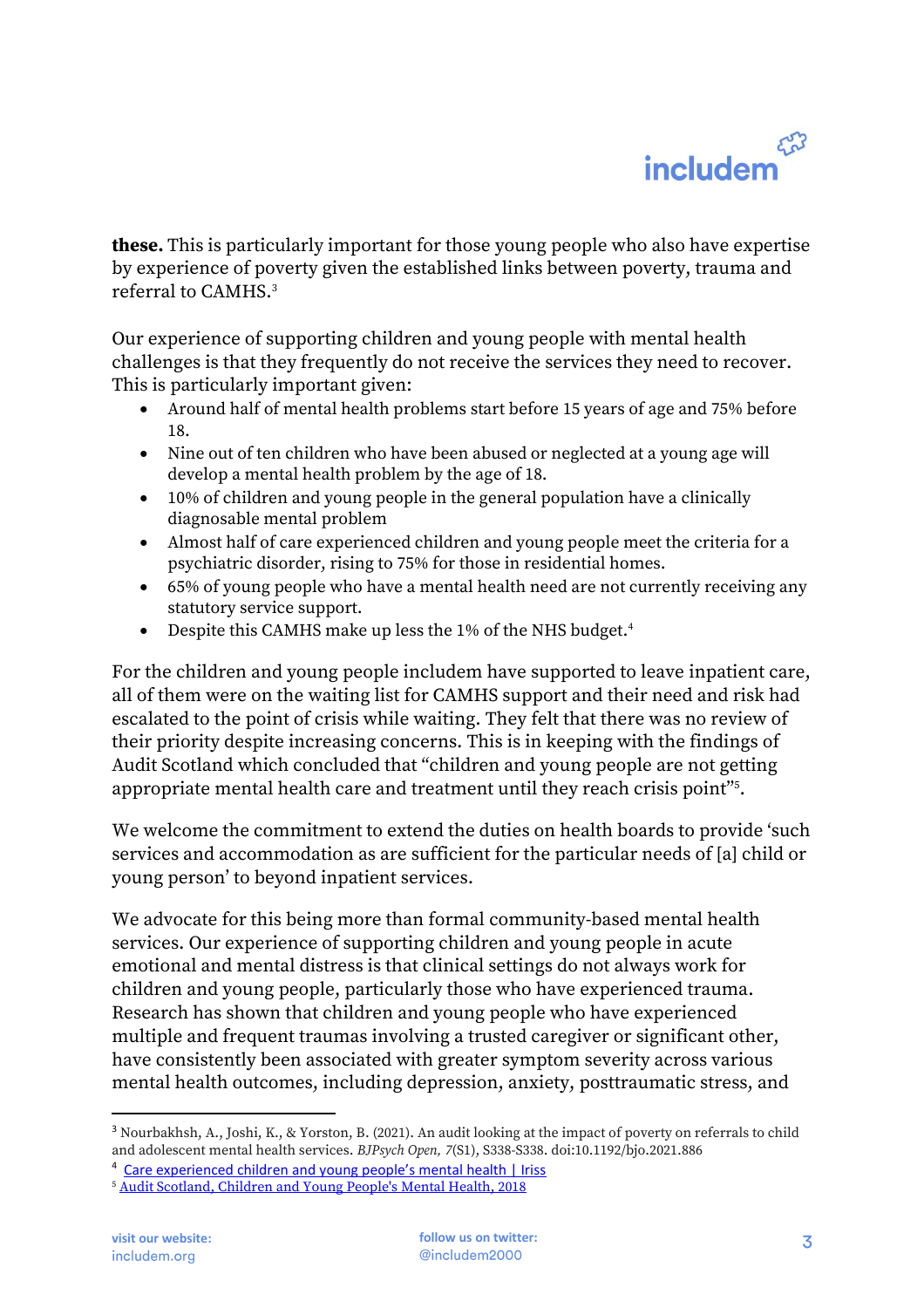# $\mathcal{E}_{\alpha}^{\alpha}$ includem

hallucinations<sup>6</sup> <sup>7</sup> . They require a change in approach, one that shifts the focus from what is wrong to what has happened $^{\rm s}$ . For these children and young people, traumabased counselling as well as clinical mental health interventions are required to address both their presenting distress behaviours and the underlying trauma. They require an integrated response in community settings or their own homes at times that work for them. Children and young people find it difficult to 'talk on command' meaning that set appointments often do not work for them. Above all children and young people valued relationship-based support which they felt was harder to achieve in a clinical setting.

"My accommodation has their own counselling services in house that I have weekly sessions with, and I find this more beneficial than CAMHS as that was quite clinical and I felt I always had to go to them and there were days when I could not face going out and I decided that it was not for me." (Young person)

### **Crisis services**

Includem welcomes the intention for a systematic reform of services available to children and young people experiencing acute mental distress and the strengthening of the safeguards for emergency detention. We would welcome the involvement of a social work professional who can consider and potentially provide access to alternatives to admission as a more age and trauma appropriate support.

### **Age-appropriate services**

We support the development of age-appropriate in-patient care in line with the recommendations of the United Nations Committee on the Rights of the Child for the prohibition of children with mental health needs being treated in adult psychiatric wards and for adequate provision of age-appropriate mental health services and facilities. Where children and young people need to be admitted to a non-specialist setting because the alternative is not in their best interests, the CRC

<sup>6</sup> Martin, C., Van Ryzin, M. and Dishion, T. (2016) 'Profiles of childhood trauma: Betrayal, frequency, and psychological distress in late adolescence.' *Psychological Trauma: Theory, Research, Practice and Policy* Vol 8 (2): pp 206-213

<sup>7</sup> Planellas, I., Magallon-Neri, E., Kircherner, T., Forns, M. and Calderon, C. (2020) 'Do teenagers recover from traumatic situations? Identification of types of change and relationship with psychopathology and coping.' *Children and Youth Services Review;* Vol. 116.

<sup>8</sup> Portman-Thompson, K. (2020) *Implementing trauma-informed care in mental health services* (Online) Available fro[m https://journals-rcni-com.uhi.idm.oclc.org/mental-health-practice/cpd/implementing-traumainformed](https://journals-rcni-com.uhi.idm.oclc.org/mental-health-practice/cpd/implementing-traumainformed-care-in-mental-health-services-mhp.2020.e1443/pdf)[care-in-mental-health-services-mhp.2020.e1443/pdf](https://journals-rcni-com.uhi.idm.oclc.org/mental-health-practice/cpd/implementing-traumainformed-care-in-mental-health-services-mhp.2020.e1443/pdf) Accessed 22/03/2022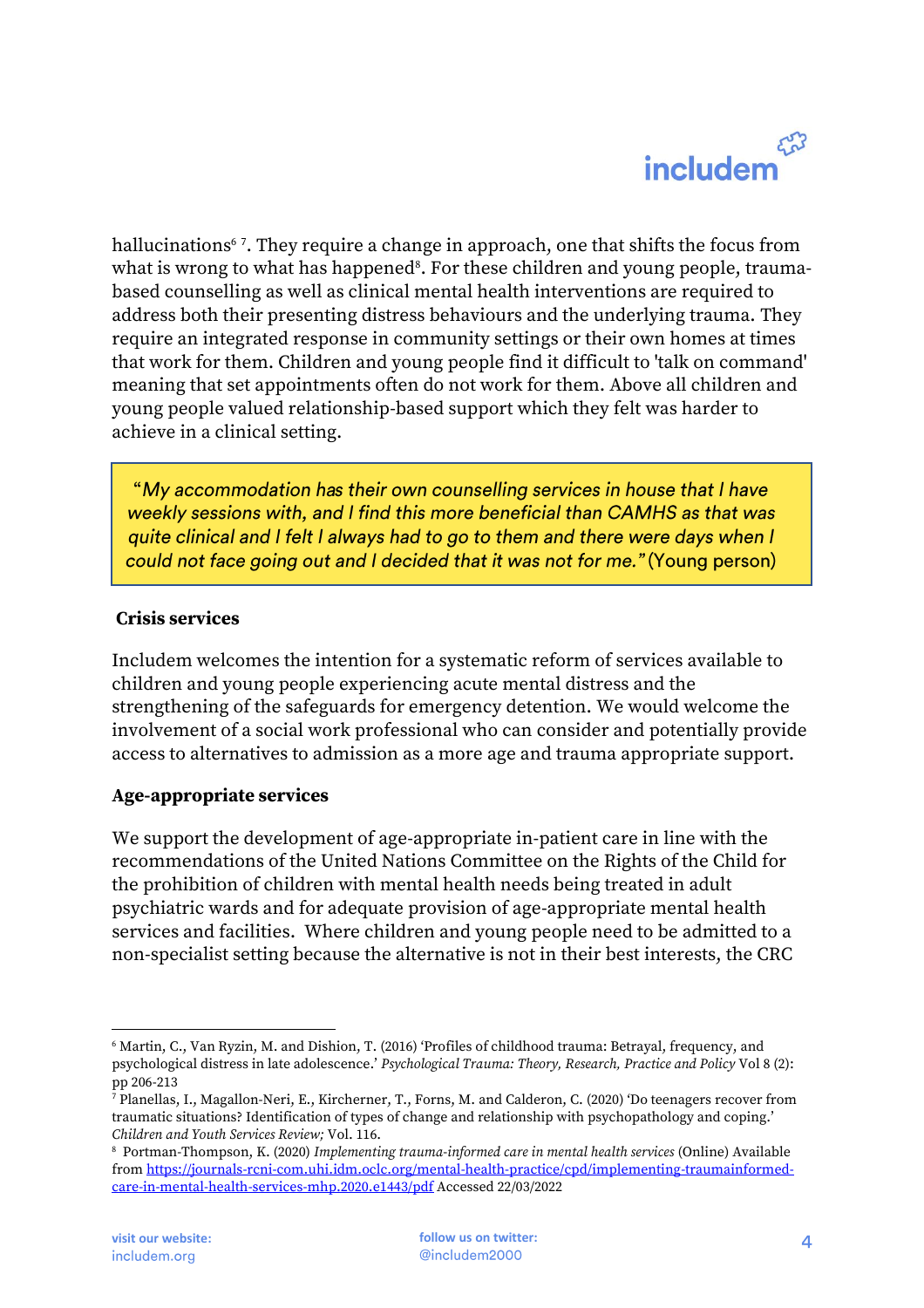recommends special safeguards are put in place to meet their needs appropriate to their age and stage of development $^{\circ}$ .

Children who have experienced neglect, abuse or exploitation are more likely to experience mental health difficulties, and they have a right to receive special support to help them recover their health, dignity, self-respect and social life (Article 39, UNCRC).

We also welcome a developmental approach for young adults, which includes access to CAMHS for as long as they need it. As previously stated, we recognise that children experience mental health and recovery differently for adults and it may not be appropriate for young adults to receive support from adult services even when they reach 18. Their care must take account of their brain development, particularly in relation to their experience of trauma.

### **Relatives, families, capacity and decision making**

Includem would encourage any measures in relation to the Act to be aligned with the articles of the UNCRC, in particular Articles 12, 3 and 5. We are concerned with the language around capacity of the young person and its connection in the consultation document with the role of relatives and families. Article 5 asserts the child's right to direction and guidance, in line with their evolving capacities. We would encourage any development of the legislation to start from the premise where the child is encouraged to contribute their views, based on full information and that the guidance and involvement of their parents is informed by an assessment of their capacity and capability, which takes account of more than their presentation.<sup>10</sup> Taking this approach will minimise some of the tricky issues posed by the Adult with Incapacity Act and those children who choose not to involve their parents. In keeping with the commitment of the Scottish Government to fully incorporate the UNCRC we support the view that children's rights should take precedence over any current provisions of the Act and should inform the development of new provisions and that any human rights enablement assessment be led by the UNCRC, not just take account of it.

**We would strongly urge that the development of any test on decision making capacity be developed with children and young people with expertise from experience of inpatient care or involuntary detention.** This should be developed

<sup>9</sup> https://www.mwcscot.org.uk/sites/default/files/2021-10/YP-Monitoring-2020-21\_October2021.pdf

<sup>10</sup> United Nations Committee on the Rights of the Child (2009) *General Comment 12 (2009): The right of the child to be heard*. Available from [https://www2.ohchr.org/english/bodies/crc/docs/advanceversions/crc-c-gc-](https://www2.ohchr.org/english/bodies/crc/docs/advanceversions/crc-c-gc-12.pdf)[12.pdf](https://www2.ohchr.org/english/bodies/crc/docs/advanceversions/crc-c-gc-12.pdf)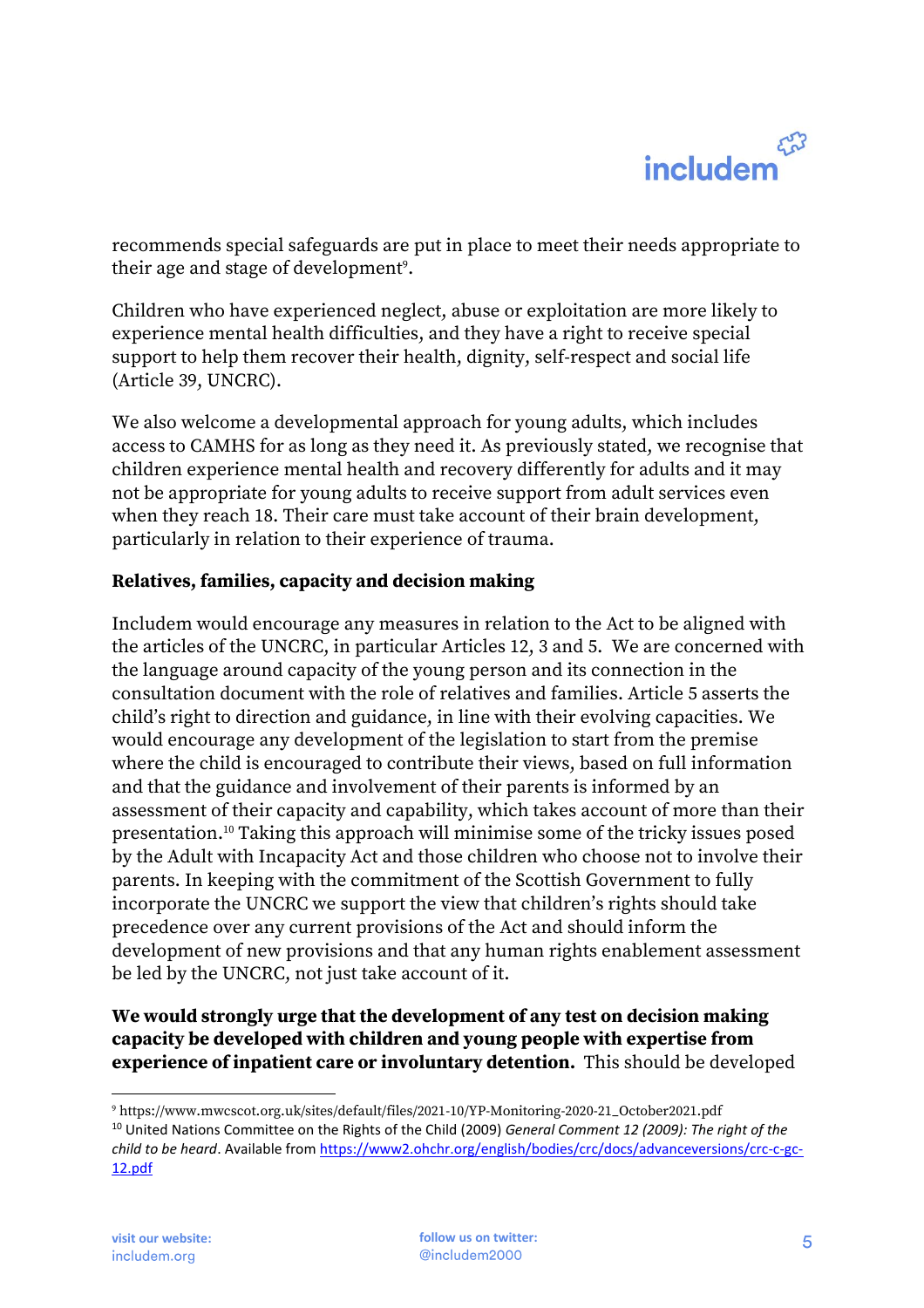# لمربح includen

for and by children to ensure that it meets their unique needs and is not an adaption of something developed for adults.

While we support the intent to provide information to parents and families, we are concerned that there is not a similar assertion for the right to information for the child or young person, Article 17 of the UNCRC, which we consider as a precursor to fulfilling Article 12.

The young people we have supported during inpatient care agree with the experience of being shut out of decision-making or not be listened to. We would support the intention for children to choose their named person.

"The right to choose who I need/want to be there, when I need them to be there." (Young person)

"I should be able to say how I feel about the people who are involved and have them changed if I want them to be. It should be about what works best for me not what works best for services." (Young person)

"It is hard enough as a teenager to talk to someone I don't know but impossible if I don't click with them. I want the right to ask for someone different and for this to be checked out with me often, just in case I don't feel able to ask." (Young person)

### **Advocacy**

Includem strongly support the intention to strengthen the duty to provide independent advocacy for children and young people receiving support for their mental health. This should include collective advocacy and **the establishment of a children and young person's oversight group to ensure their voice is at the centre in the planning and development of services to support them**. The work of the Youth Commission on Mental Health Services has already demonstrated the benefit of this approach.

Includem supports the call for the streamlining of advocacy services for children to include all systems children interface with including Children's Hearings, Additional Support for Learning and Secure Care. Children do not experience these systems in isolation, so it is imperative that they are supported in a way that provides consistency of relationship across all the challenges they are experiencing.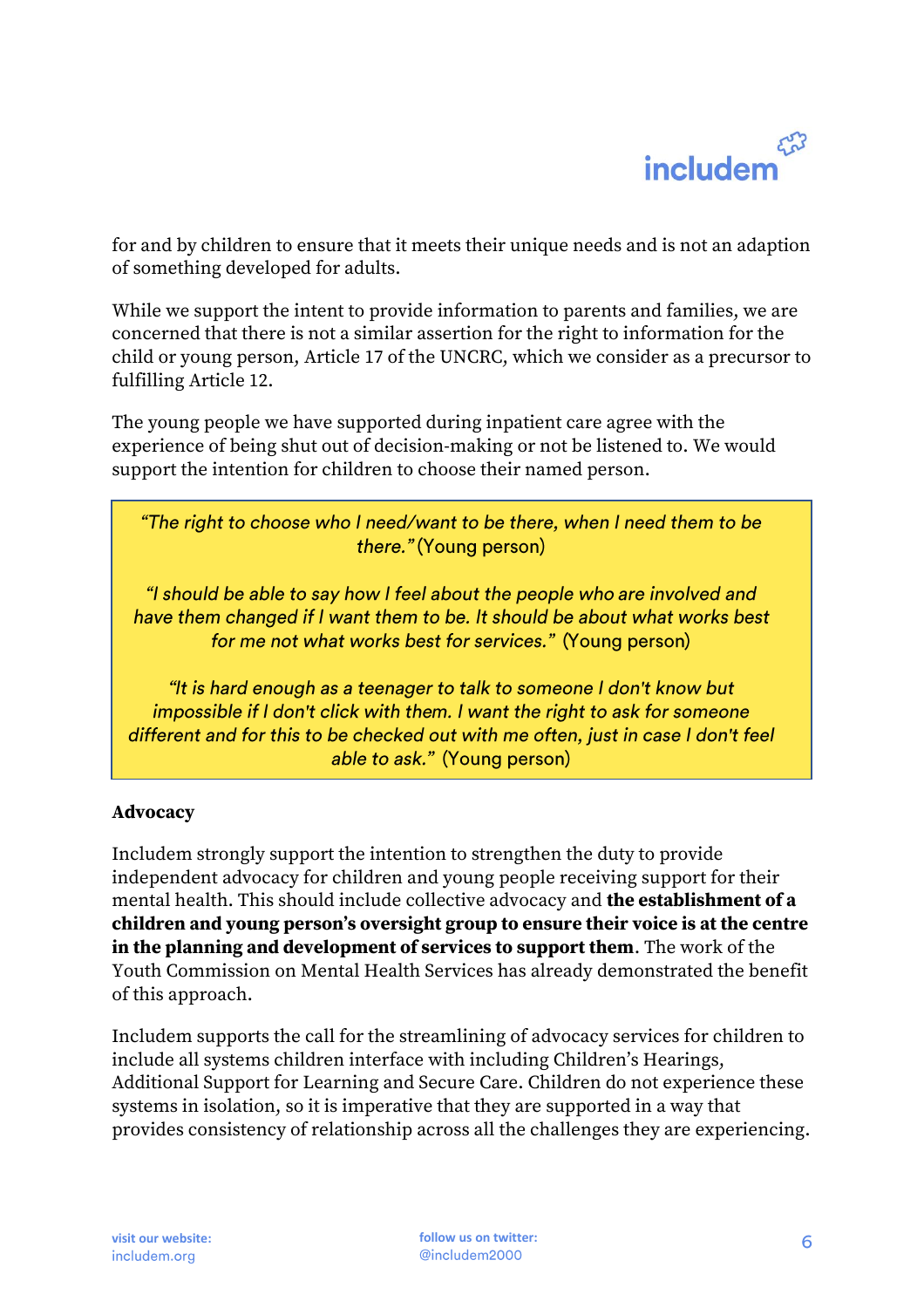

"It was important to me to have someone not connected to the assessment to talk to about it - to be heard." (Young Person)

#### **Accountability**

Includem agrees with the establishment of an oversight body which would include membership of the MWC, the Care Inspectorate, Education Scotland, Healthcare Improvement Scotland and the CYCPS, however **we urge the inclusion of children and young people** in a way that is meaningful for them and **the third sector**, who will be in a position to represent those children who are living with families and not receiving the help and support they need.

#### **Autism, learning disability and neurodiversity**

Includem have a long history of supporting children and young people with a diagnosis or autism or another form of neurodiversity. These children and young people are most often referred as they are on the edges of care and at risk of becoming accommodated. These families have told us that they have been unable to access the mental health support that they require. They have either been redirected from CAMHS or the support they have been offered by CAMHS does not meet their needs. We are in support of any measures which would support the development of specific services and protections for this group of children and young people. Again, we would urge that this development is done in partnership with children, young people and their parents or carers to ensure that their expertise by experience informs its shape.

"There are so many services offering a bit of this and that but nothing for kids on the spectrum with anger issues. You are trying to grapple with things and then you have far too many people involved. It is very exhausting...There were no mental health beds for someone their age, no drug residential services for those under 18. There are no service that deals with Asperger's, drug addiction and mental health issues." (Parent)

#### **Safeguards for treatment**

Includem strongly supports the position of the Children and Young People's Commissioner Scotland to end the use of restraint for children in education settings. The children and young people we support have experienced restraint in a range of settings including residential, secure, education, mental health and justice. As children and young people who have experienced significant adversity and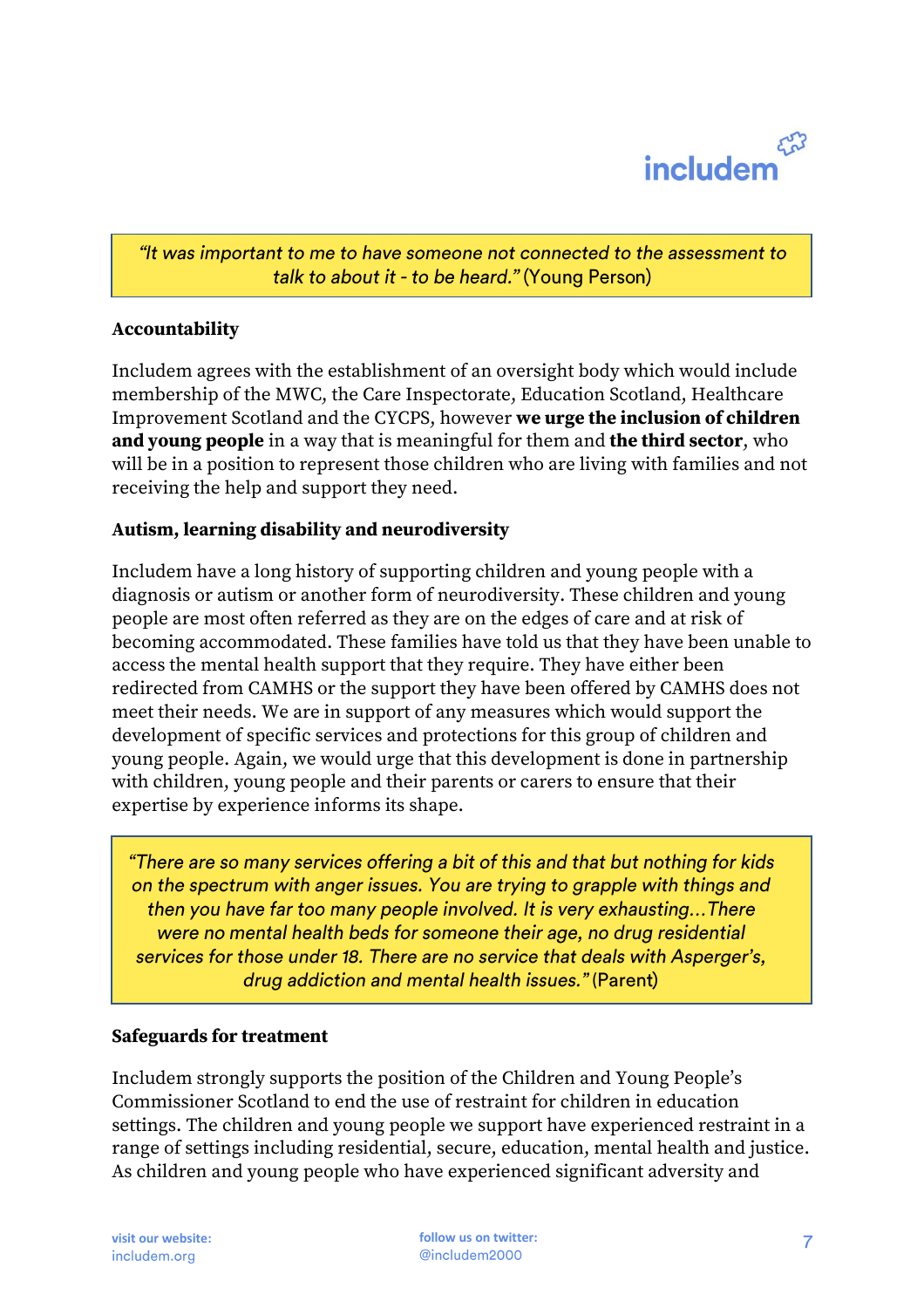trauma, they describe this experience or witnessing it use on others as further trauma**. Includem strongly urges that standards and safeguards are developed for all children, including those experiencing hospital detention, but not limited to this.** This is in line with Article 19 of the UNCRC which states that governments must go all they can to ensure that children are protected from all forms of violence, abuse, neglect and bad treatment by their parents or anyone else who looks after them and Article 25, the right to a regular review of their treatment, the way they are cared for and their wider circumstances.

### **Relationships between parents and children**

Includem again strongly supports the commitment to ensure parents and children are never separated by hospital detention because of inadequate resources in the community. In relation to children being separated from their families due to their own admission to hospital, we would again urge that this be framed under the UNCRC rather than other measures. In line with the intention to incorporate UNCRC into Scots Law, consideration needs to be given to how detention impacts on the child's right to parental guidance (Article 5), to not be separated from their parents (Article 9), government support for parents by creating support services for children and giving parents the help they need to raise their children (Article 18) and government support for disabled children and their families (Article 23).

Scotland's Independent Care Review recommended that where children are safe in their families and feel loved they must stay, and families must be given support together to nurture that love and overcome the difficulties which get in the way. Includem would urge that any action or approach recommended in relation to separating children and parents, regardless of who is being detained, is done in a way that #KeepsThePromise of the Independent Care Review.

### **Exploring integration of child law and mental health law**

Includem welcomes the opening of the conversation about how to develop a holistic and child-centred system of care and support for children. Includem are committed to #KeepingThePromise, in particularly ensuring that the policy and legislative context in which children live their lives is simplified and easy to understand and access. The experience of the children and young people we support is that they are often subject to numerous requirements under several pieces of legislation at the same time. This causes considerable confusion and for some young people consequences in the adult justice system as they have not understood what they have needed to comply with. We appreciate the commitment to reduce transitions for children, particularly into adult systems and acknowledge the current unknowns of implications of the National Care Service, however fundamentally we

**visit our website: follow us on twitter:** @includem2000